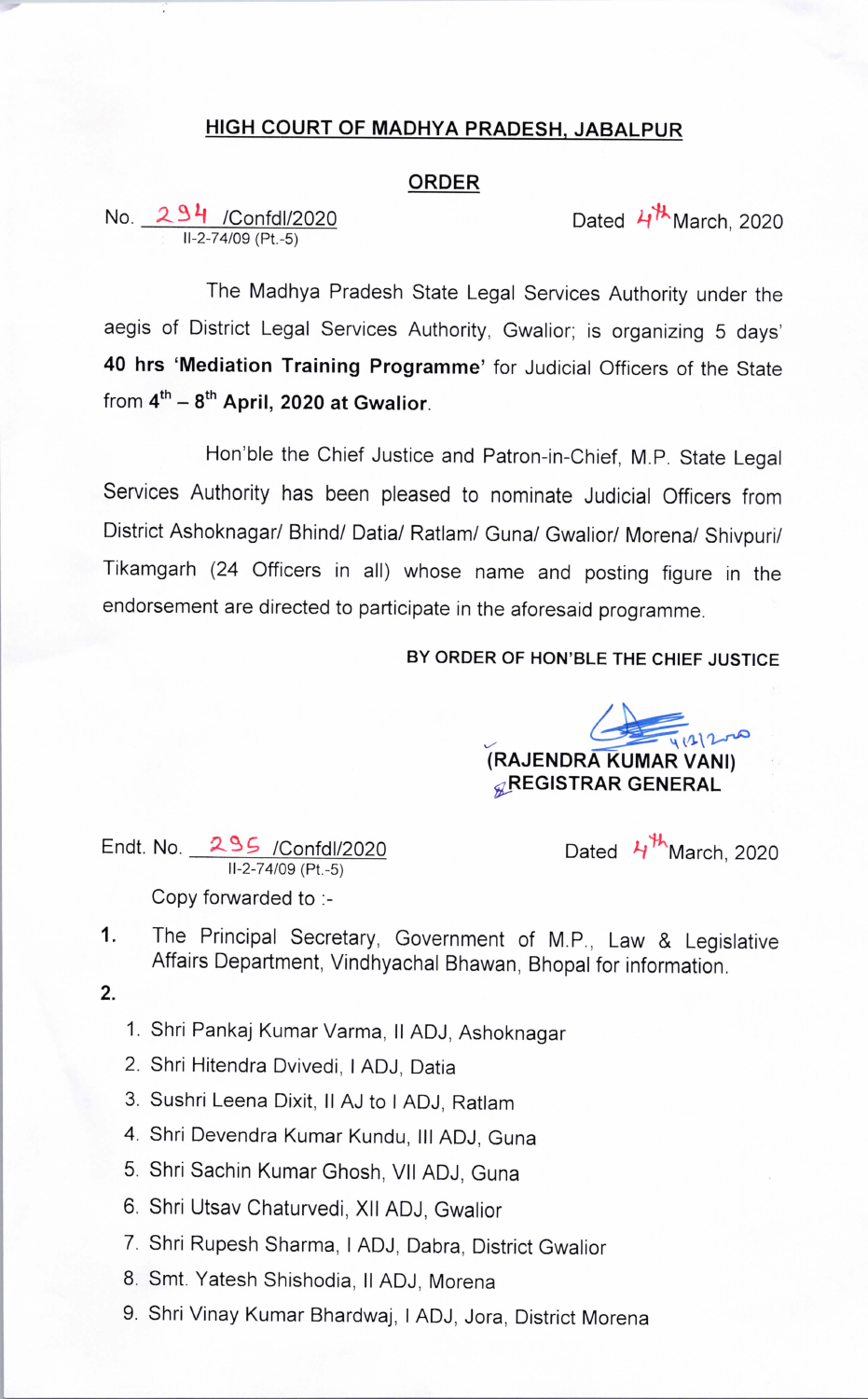- 10. Shri Sunil Kumar (Sr.), Il ADJ, Sabalgarh, District Morena
- 11. Shri Manoharlal Patidar, Vll ADJ, Shivpuri
- 12. Dr. Mukesh Malik, AJ to ADJ, Pichhore, District Shivpuri
- 13. Shri Ravindra Kumar Shilpi, CJ-I, Gohad, District Bhind
- 14. Sushri Sanjana Saral, II CJ-II, Chanderi, District Ashoknagar
- 15. Smt. Sonakshi Chaturvedi Sharma, Il CJ-II, Bhind
- 16. Shri Ashish Sharma, I CJ-II, Seodha, District Datia
- 17. Sushri Richa Goyal, III CJ-II, Datia
- 18. Shri Pratyush Chaturvedi, VI AJ to I CJ-Il, Guna
- 19. Shri Ram Achal Pal, II CJ-II, Chachoda, District Guna
- 20. Shri Vinayak Gupta, I CJ-ll, Gwalior
- 21. Shri Jitendra Rawat, III CJ-II, Ambah, District Morena
- 22. Ku. Madhubala Solanki, Vll AJ to I CJ-ll, Morena
- 23. Shri Harsh Raj Dubey, Il CJ-II, Tikamgarh
- 24. Shri Vinay Jain, I CJ-ll, Niwari, District Tikamgarh

With a direction to participate in the 40 hrs Mediation Training Programme scheduled to be held from  $4^{th}$  -  $8^{th}$  April, 2020 at Gwalior.

## The nominated Judicial Officer(s) is/are directed to observe following instructions :-

- To arrange Board Diary in such a manner that no case should be listed on the dates, on which they are directed to attend this programme. In case, cases have been fixed for the said dates, Summons should not be issued and if Summons is issued, the parties should be informed about the change in dates.
- T.A / D.A of nominated Judicial Officer will be borne by the respective District Legal Services Authority with the funds allocated under the `NLSA' head, as per their entitlement.
- Please intimate the Registry after attending the Programme.
- 3. The District and Sessions Judge, Ashoknagar/ Bhind/ Datia/ Ratlam/ Guna/ Gwalior/ Morena/ Shivpuri/ Tikamgarh for kind information and necessary action.